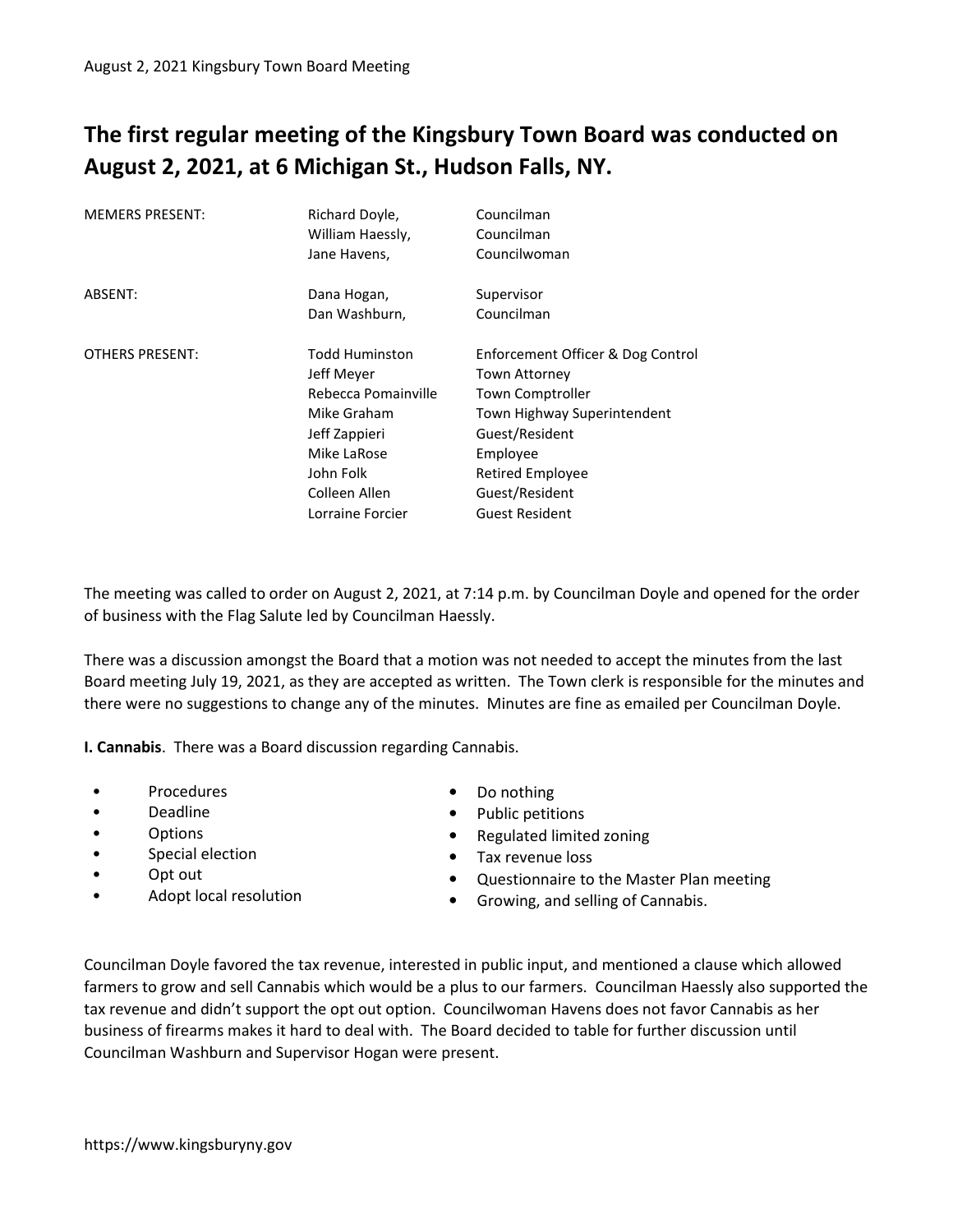II. Resolution Authorizing the Board to Act as Lead Agency in the SEQR Process of the Town of Kingsbury Water District Extension. There was a very short conversation, almost immediately Councilman Haessly made a motion to accept the resolution and seconded by Councilwoman Havens. A vote was taken and all in favor. None opposed.

Resolution  $\sharp$  5

## A RESOLUTION AUTHORIZING THE TOWN BOARD TO ACT AS LEAD AGENCY IN THE SEQR PROCESS OF THE TOWN OF KINGSBURY WATER DISTRICT EXTENSION

WHEREAS, the Town of Kingsbury is initiating design and implementation of the above-referenced project and is required to complete the SEQR process to comply with regulatory requirements, and

WHEREAS, the SEQR process requires a Lead Agency be designated to facilitate review, and

WHEREAS, the Lead Agency will review the environmental impact of the environmental impact of the above referenced project and make a declaration on the impact of the above-referenced project consistent with SEQR guidance,

NOW AND THEREFORE IT BE RESOLVED that the Town of Kingsbury Town Board, will act as Lead Agency for the above-referenced project.

 $\overline{\phantom{a}}$  , and the contract of the contract of the contract of the contract of the contract of the contract of the contract of the contract of the contract of the contract of the contract of the contract of the contrac

Whereupon, the Resolution was put to a vote, recorded as follows,

 $Ayes = 3$  Nays = 0  $Abst$  Abstentions = 0

SO APPROVED:

Deputy Town Clerk/ Town of Kingsbury

 $\frac{8}{3}2021$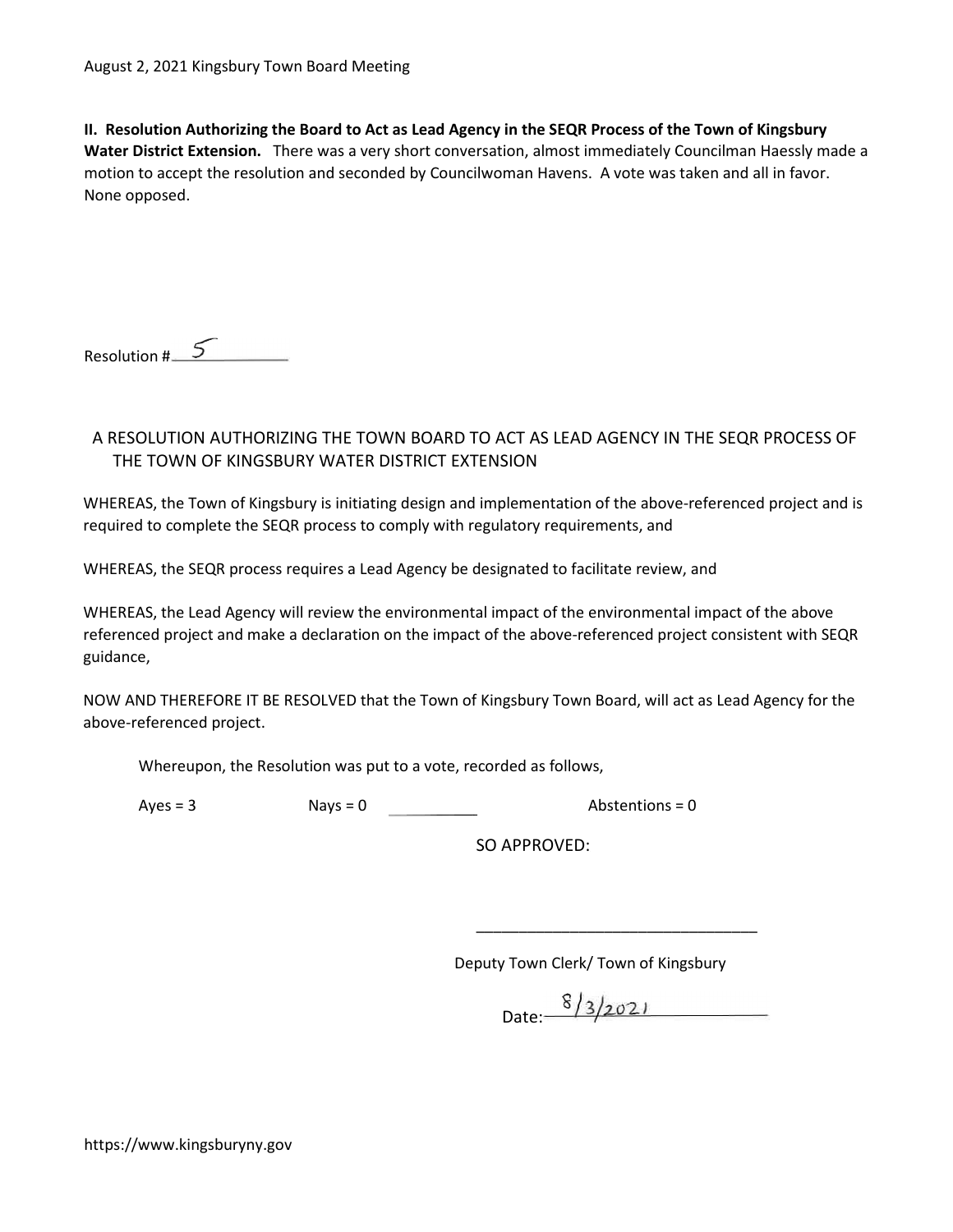III. Legal Update. Jeff Meyer, Town attorney requested for an Executive session for pending litigation.

## Reports:

Rebecca Pomainville, Town Comptroller announced the Town has received their 1st release of the COVID Relief Fund Package. We need to start brainstorming or spending within guidelines. The amount is \$269,565,28. It must be spent within very strict categories. There was a conversation regarding what categories are included, water, sewer, broadband, etc. Uses of funds will be brought to the Board. There is a clause where we can hire a consulting firm.

Mike Graham, Town Highway Superintendent advised the Board the Town has a 2014 truck needing emission control system repairs. All newer vehicle/equipment have ECS. Mike got a few quotes for repair from Tracy for \$9,001.74, Northern \$13,795.61 and Paul Collins \$12,214.52. Policy requires Board approval for over \$5,000.00. There was a brief discussion. A motion was made by Councilman Haessly to get the vehicle fixed and seconded by Councilwoman Havens. A vote was taken and all in favor. None opposed.

Mike Graham also informed the Board our employee Austin has left the Town job and Mike LaRose is moved into the full-time position and we will be posting an ad in indeed for a new part time position, 30 hours a week.

Mike Graham received a call from the Town of Moreau they are interested in buying 20 loads of bank run about 240 yards. There was a conversation regarding selling prices, municipal availability, Town resources. The Board did not wish to sell the bank run. Councilman Haessly questioned status regarding culvert/infrastructure as we may have some monies coming to help. Mike informed the Board that we have been replacing steel culverts with plastic, estimating 99% of Town is now plastic. Mike can get a list of large culverts needing replacing from the County from past inspections. This list is what could be used to identify the Town needs of infrastructure money.

Councilman Doyle spoke and reviewed the current status on the topic of the RFP Solar Landfill. Last meeting was the time period that proposals were to be submitted and we received none. Since then, we have received two submissions. Rick reached out to National Grid as he was told at the last solar workshop meeting there was another project going on that used up the remining available space at the Burgoyne Avenue sub-station. Rick found out that the sub-station is already over committed and inquired to see if any other sub-stations in town to possibly direct power to our solar project and there is not. The cost to upgrade the Burgoyne Avenue substation to accept more power is four million dollars so this kills the landfill project. The Landfill project is on hold until power is available. There was short discussion regarding town property availability for power and found unavailable.

Councilman Doyle asked if there were any public comments and no responses.